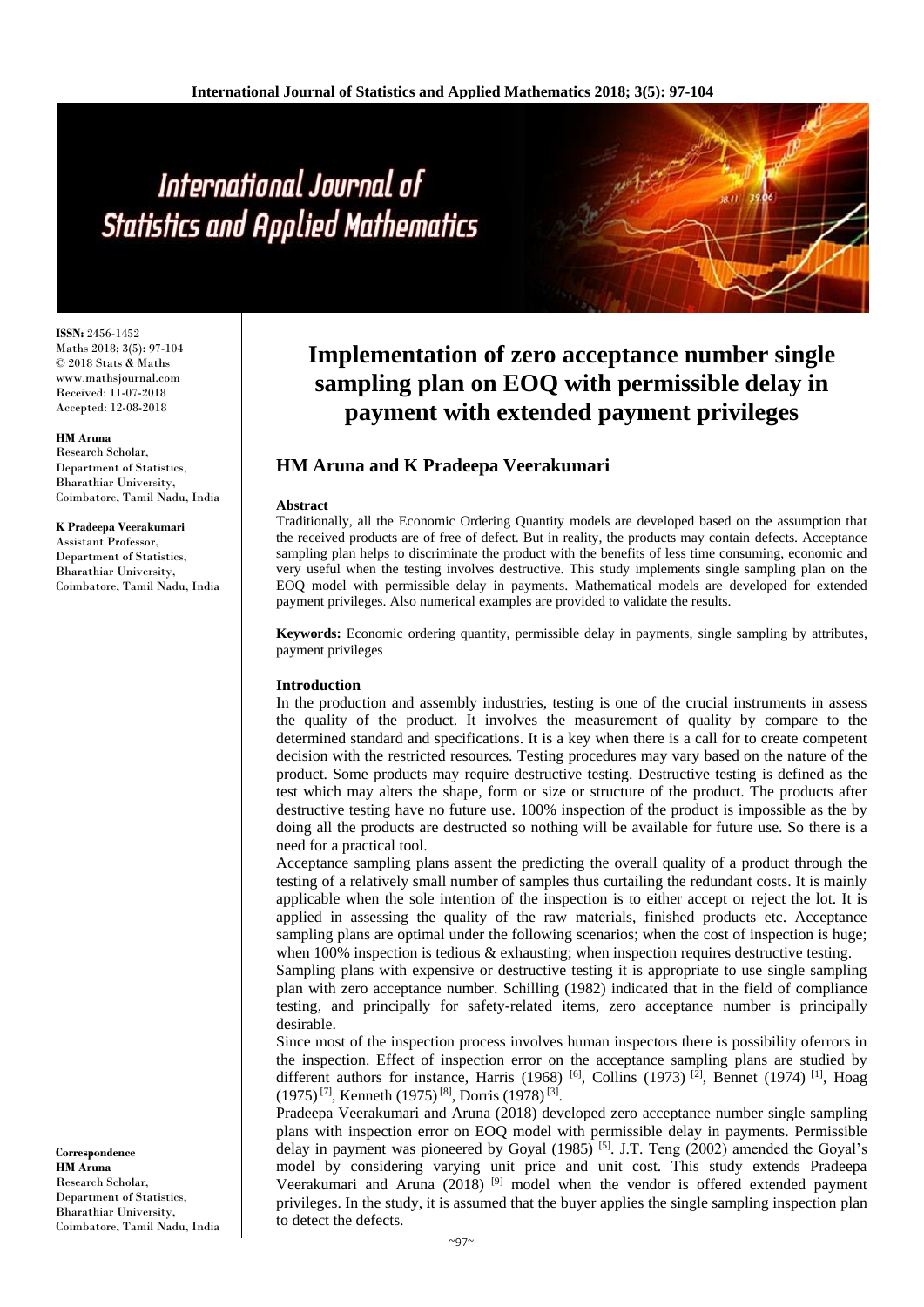The sampling is executed without replacement requiring destructive testing. Total costs associated with the model are ordering costs, holding cost, inspection cost, acceptance cost. The model is designed that the items of the rejected lot are sold at the discounted costs. Cash flow timing plays a crucial factor in the investment as soon as the cash is available, there may be possibility of using it for other purposes. Therefore the arrangement of cash flow is a important factor for an organization. In most of the business transactions, the vendor may incorporate the cash models with the permissible delay in payments. The consumer can acquire cash discount if the payment is paid before the discount period; the buyer will make full payment if paid within permissible delay in payments; otherwise the payment should pay with the interest levied by the vendor. In general, the cash discount period is shorter than the permissible delay in payments which in turn shorter than the interest levying period. For instance, the vendor provides a cash discount for  $r_1$  if paid with in cash discount period  $M_1$ , pays full payment if paid within permissible delay in payments M<sub>2</sub>; Other pays with interest r<sub>1</sub> if paid after M<sub>2</sub> i.e. M<sub>3</sub>.In short M<sub>1</sub><M<sub>2</sub><M<sub>3</sub>. The value of r<sub>1</sub>and r<sub>2</sub> lies between 0 to1. It is noted that just like the grace period of the credit card payment paid before or on the permissible delay in payments does not carry any interest charges.

#### **Model Assumptions**

- 1. The demand for the item is known and invariable over time
- 2. No shortages are granted
- 3. The retail price of every single product sold during credit period is nest egg with interest I<sup>e</sup> on the termination of credit period; buyer settles the credit and begins to settle with the interest  $I_p$  on the items in the stock.  $I_p>I_e$
- 4. Time frame is non-finite
- 5. Single product is considered
- 6. Imperative replenishment cycle
- 7. W<S,  $I_e < I_P$ ,  $M_1 < M_2 < M_3$

#### **Model Formulation**

Consider that the buyer places an order of Q to the vendor. The ordering cost is constant and symbolized as  $C_0$  and Demand rate D. After acquiring the lot, sampling is executed on the sample of size n. Proportion defective in the lot is symbolized as p. It is presumed that single sampling by attributes is implemented with some faulty inspection .e<sub>1</sub> is the probability of committing type I error in that case defective is classified as non-defective.  $e_2$  is the probability of committing type II error i.e. classifying nondefective as defective. The modus operandi of the single sampling plan is followed. If the case involves destructive testing generally zero acceptance number is applied. Then the probability of acceptance becomes,

$$
P_a = (1 - p)^n \tag{1}
$$

Since the inspection process involves the errors, the apparent fraction defective  $p_e$  can be represented as a function of the known true fraction defective p,

$$
p_e = p(1 - e_2) + (1 - p)e_1 \tag{2}
$$

By substituting in eqn (1), obtaining,

$$
P_{ae} = [(1 - e_1)(1 - p) + p(e_2)]^n
$$
\n(3)

Since, process involves zero acceptance sampling plan the sample size n can be obtained by using  $\beta$  and LQL. where  $\beta$ representing consumer risk, LQL representing the probability of accepting reject able quality. It is assumed that the inspection is faulty with inspection error then the LQL=

$$
n = \frac{\log \beta}{\log(1 - LQL^*)} \tag{4}
$$

#### **Costs associated with the model**

If a lot is accepted then there is a shortage of  $(DT-n)p_e+n$  in the lot is. Then the cost of accepting the lot is  $C_a((DT-n)p_e+n)/T$ . Otherwise, if the lot is rejected, then it is sold at discounted rate G per unit. Then the cost associated with the rejection is G (DTn)/T. Then the further, costs related to the model are

i. Annual Ordering cost = 
$$
\frac{C_o}{T}
$$
 (5)

ii. Annual Inventory holding Cost=
$$
\frac{(DT-n)^2C_h}{2DT}
$$
 (6)

iii. Annual Cost of Inspection: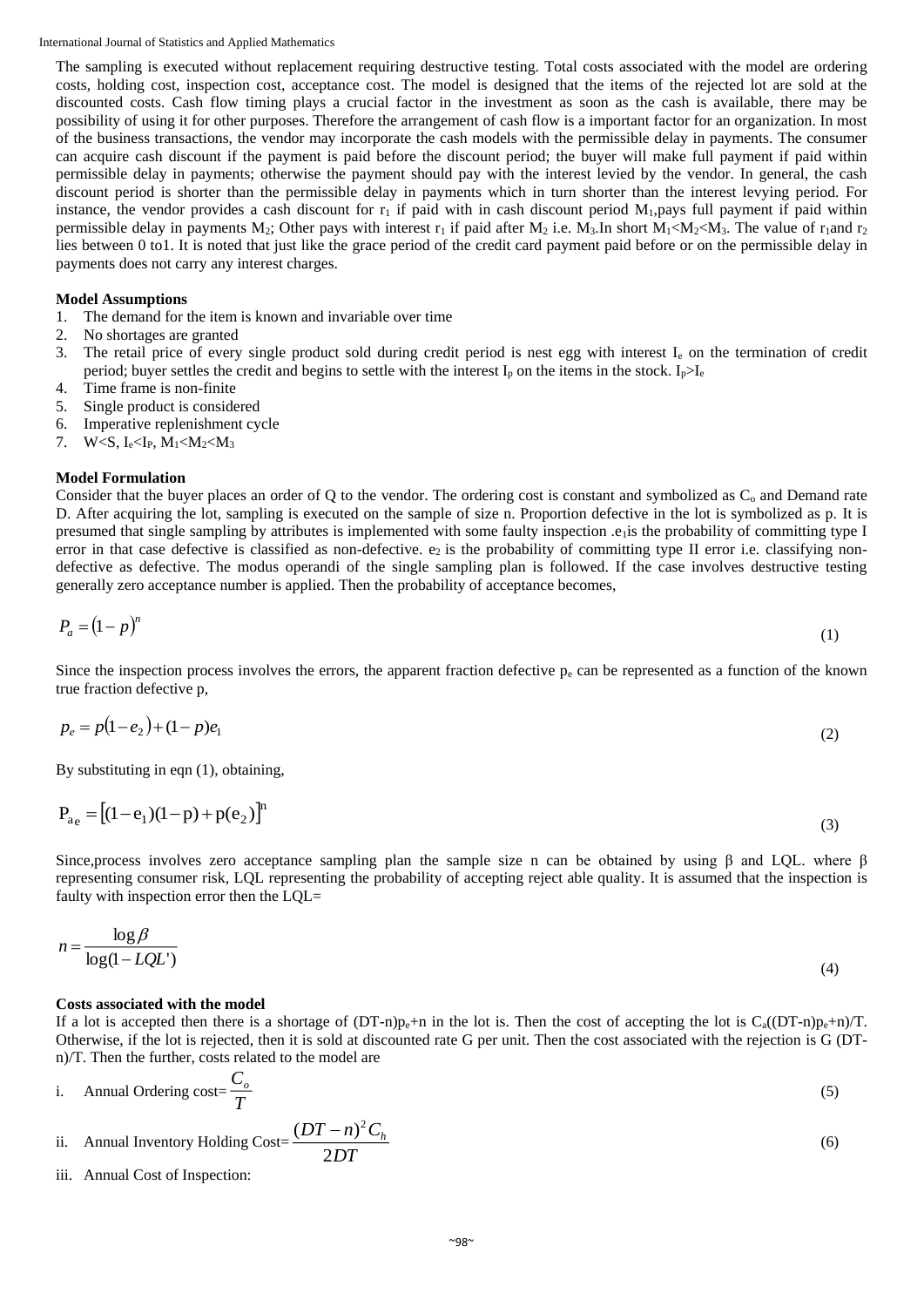The expected number of units destructed in a sample of size n, providing the fraction defective  $p_e$  is np $_e$ . Then the expected cost of inspection is n  $(C_i+C_d.p_e)$ 

$$
\text{Annual Cost of Inspection} = \frac{n(C_i + C_d \cdot P_e)}{T} \tag{7}
$$

#### **iv. Annual Interest Paid**

**Case (1):** *when the payment made at time M<sup>1</sup>*

Sub- Case 1.1: 
$$
T \geq M_1
$$

Annual cost of interest charges for the items retained in the stock

$$
=\frac{w(1-r_1)I_pD(T-M_1)^2}{2T}
$$
  
\nSub -Case 1.2:T $\leq$ M<sub>1</sub> (8)

Considering this case, the interest charges for the items retained in the stock=0

**Case (2):** *when the payment made at time M<sup>2</sup>* Sub-Case 2.1:  $T^{\geq} M_2$ 

Annual cost of interest charges for the items retained in the stock

$$
=\frac{wI_pD(T-M_2)^2}{2T}
$$
  
Sub-Case 2.2:T $\leq M_2$  (9)

Considering this case, the interest charges for the items retained in the stock=0

**Case (3):** *when the payment made at time M<sup>3</sup>*  $Sub\text{-}Case 3.1: T^{\geq}M_3$ 

Annual cost of interest charges for the items retained in the stock

$$
=\frac{w(1+r_2)I_pD(T-M_3)^2}{2T}
$$
\nSub-Case 3.2:T<sup>≤</sup>M<sub>3</sub> (10)

Considering this case, the interest charges for the items retained in the stock=0

### **Annual Interest Earned 1. When payment is made at M<sup>1</sup>**

*Subcase 1.1.When T≥M<sup>1</sup>*

Annual Interest Earned=
$$
\frac{S.I_e.DM_1^2}{2T}
$$
 (11)

*Subcase 1.2.When T≤M<sup>1</sup>*

$$
\text{Annual Interest Earned} = \frac{S.I_e.DT}{2} + S.I_e.D(M_1 - T) \tag{12}
$$

# **2. When payment is made at M<sup>2</sup>**

*Subcase 2.1.When T≥M<sup>2</sup>*

$$
\text{Annual Interest Earmed} = \frac{S.I_e.DM_2^2}{2T} \tag{13}
$$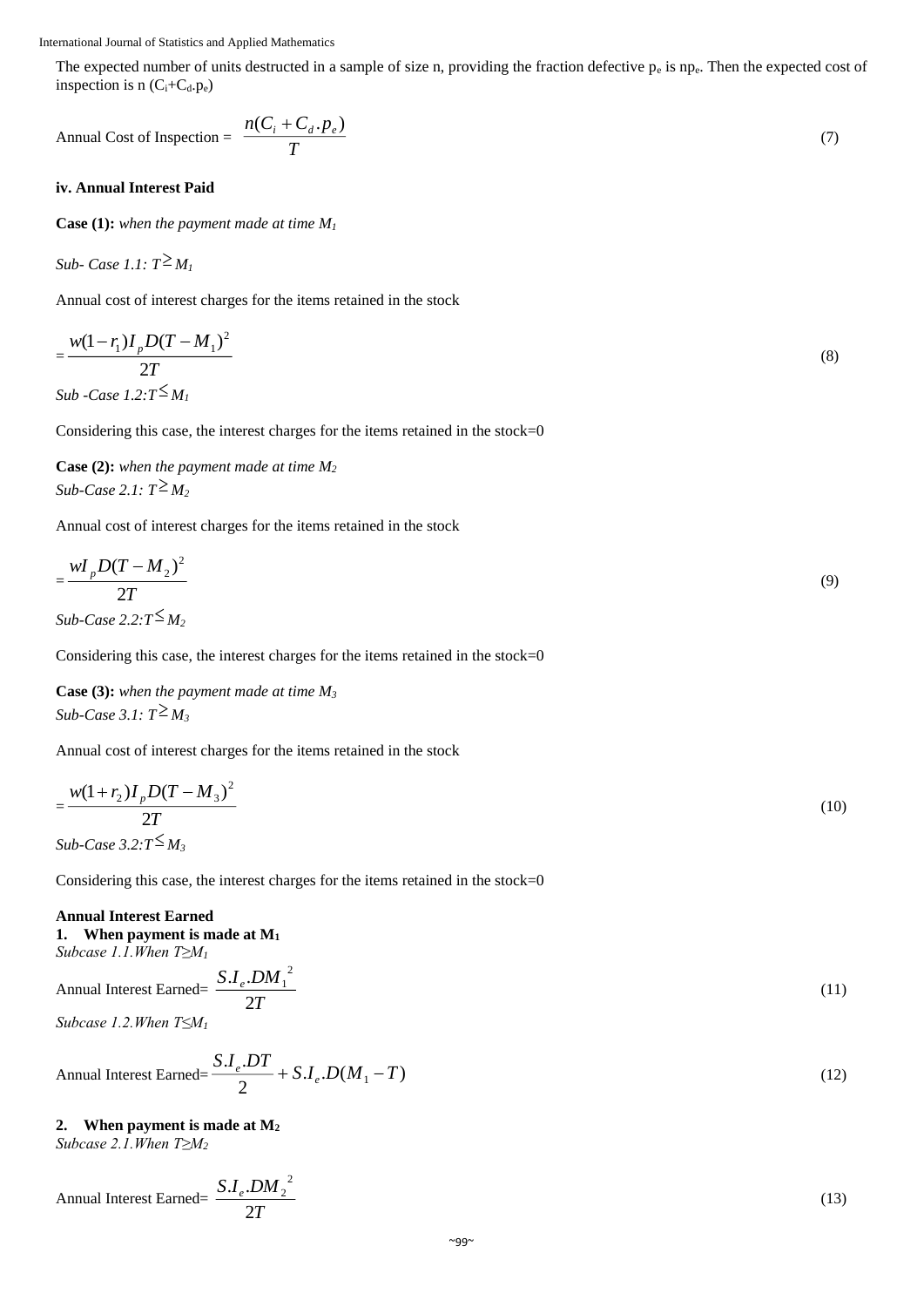*Subcase 2.2.When T≤M<sup>2</sup>*

$$
\text{Annual Interest Earned} = \frac{S.I_e.DT}{2} + S.I_e.D(M_2 - T) \tag{14}
$$

**3. When payment is made at M<sup>3</sup>** *Subcase 3.1.When T≥M<sup>3</sup>*

$$
\text{Annual Interest Earned} = \frac{S.I_e.DM_3^2}{2T} \tag{15}
$$

*Subcase 1.2.When T≤M<sup>3</sup>*

$$
\text{Annual Interest Earned} = \frac{S.I_e.DT}{2} + S.I_e.D(M_3 - T) \tag{16}
$$

Since it is assumed that the consumer continues to reorder the lot until, a lot is accepted and sold the rejected lot at discounted lot, the process continues until x times, then the expected total cost, when  $T>M_1$ 

$$
E(TC_{1,1}) = \begin{pmatrix} P_{ae} \sum_{x=0}^{\infty} [(x+1)(\frac{C_o}{T} + \frac{(C_i + C_d \cdot p_e)n}{T}) - x\frac{G(DT-n)}{T} \\ + \frac{(DT-n)^2 c_h}{2} + \frac{C_a((DT-n)p_e + n)}{T} \\ - \frac{S.I_e \cdot DM_1^2}{2T} + \frac{W(1-r_1) D.I_p (T-M_1)^2}{2T}](1-P_{ae})^x \end{pmatrix}
$$
(17)

The series can be rewritten as,

$$
E(TC_{1,1}) = P_{ae} \left[ \sum_{x=0}^{\infty} (1 - P_{ae})^x (x+1) (\frac{C_o}{T} + \frac{(C_i + C_d \cdot P_e) n}{T}) \right]
$$
  
\n
$$
E(TC_{1,1}) = P_{ae} \left[ -\sum_{x=0}^{\infty} x (1 - P_{ae})^x \frac{G(DT - n)}{T} + \frac{C_a ((DT - n)P_e + n)}{T} \right]
$$
  
\n
$$
\sum_{x=0}^{\infty} (1 - P_{ae})^x \left( \frac{(DT - n)^2 c_h}{2} + \frac{C_a ((DT - n)P_e + n)}{T} \right)
$$
  
\n
$$
= \frac{S.I_e, DM_1^2}{2T} + \frac{W(1 - r_1) D.I_p (T - M_1)^2}{2T} \right)
$$
 (18)

The results of this series expansion are converging,

$$
\sum_{x=0}^{\infty} [(1+x)(1-P_{ae})^x] = \frac{1}{P_{ae}^2}
$$
\n
$$
\sum_{x=0}^{\infty} x(1-P_{ae})^x = \frac{1-P_{ae}}{P_{ae}^2}
$$
\n
$$
\sum_{x=0}^{\infty} (1-P_{ae})^x = \frac{1}{P_{ae}}
$$
\n(20)\n
$$
(21)
$$

Substituting the values of the eqn 19 to 21 in 18, the total expected cost function becomes,

$$
E(TC_{1,1}(T)) = \begin{pmatrix} \left(\frac{C_o}{T} + \frac{(C_i + C_d \cdot p_e) \cdot n}{T}\right) \frac{1}{P_{ae}} - \frac{G(DT - n)}{T} \frac{1 - P_{ae}}{P_{ae}} + \frac{(DT - n)^2 c_h}{2DT} \\ - \frac{S.I_e \cdot DM_1^2}{2T} + \frac{C_a((DT - n)p_e + n)}{T} + \frac{W.D.I_p(T - M_1)^2}{2T} \end{pmatrix}
$$
(22)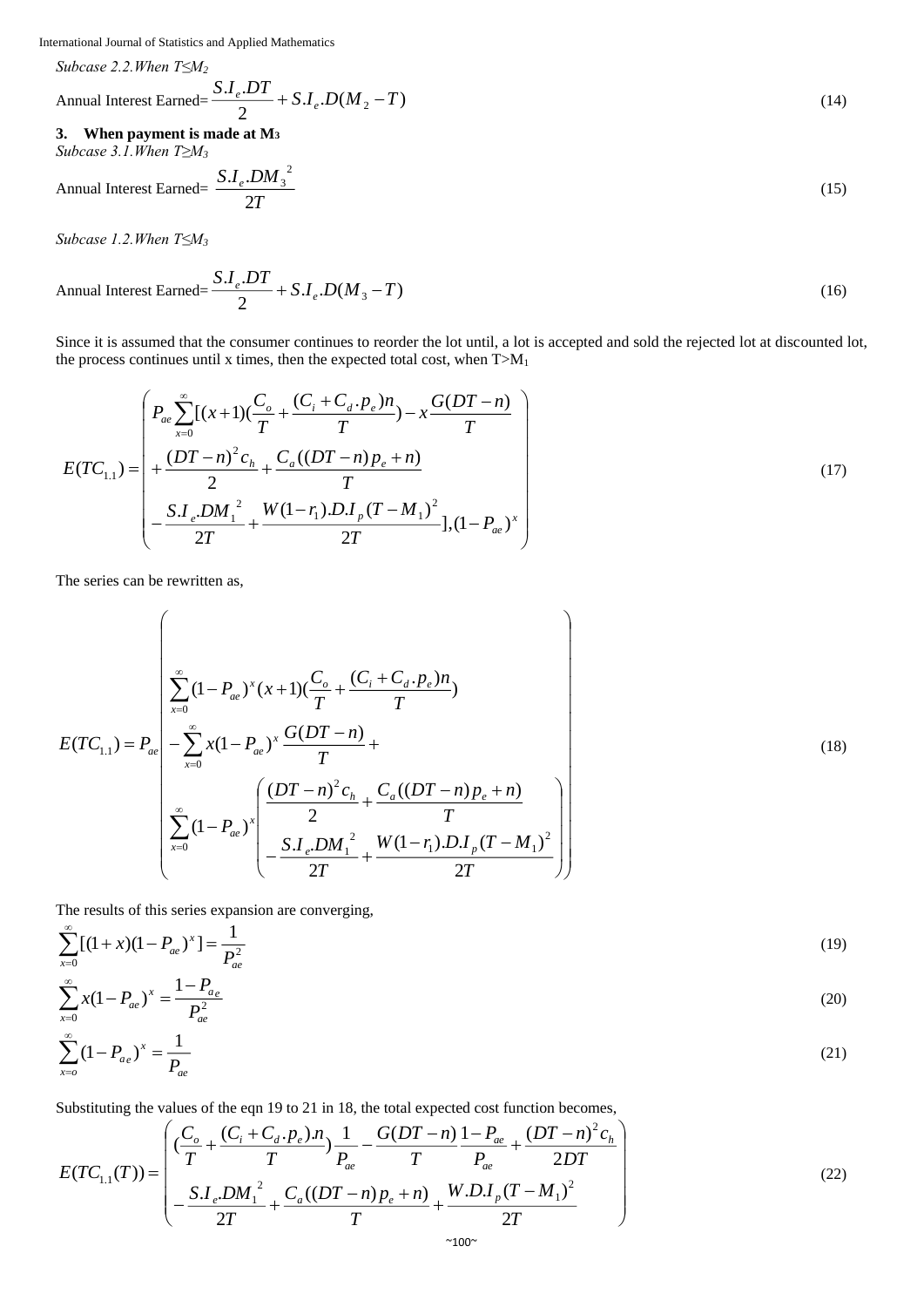Since the zero acceptance number sampling plan is applied, then  $P_{ae} = (1-p_e)^n$ , thus reducing the cost function to,

$$
TC_{1.1}(T) = \begin{pmatrix} \frac{C_o}{T} + \frac{(C_i + C_d \cdot p_e) \cdot n}{T} & \frac{1}{(1 - p_e)^n} - \frac{G(DT - n)}{T} \frac{1 - (1 - p_e)^n}{(1 - p_e)^n} + \frac{(DT - n)^2 C_h}{2DT} + \\ \frac{C_a((DT - n)p_e + n)}{T} - \frac{S.I_e \cdot DM_1^2}{2T} + \frac{W(1 + r_1) D.I_p(T - M_1)^2}{2T} \end{pmatrix}
$$
(23)

Similarly, total cost of  $TC_{1,2}(T)$  when  $T \leq M_1$ , is obtained as,

$$
TC_{1,2}(T) = \begin{pmatrix} \left(\frac{C_o}{T} + \frac{(C_i + C_d \cdot p_e) \cdot n}{T}\right) \frac{1}{(1 - p_e)^n} - \frac{G(DT - n)}{T} \frac{1 - (1 - p_e)^n}{(1 - p_e)^n} + \frac{(DT - n)^2 C_h}{2DT} \\ + \frac{C_a((DT - n)p_e + n)}{T} - \frac{S.I_e DT}{2} - S.I_eD(M_1 - T) \end{pmatrix}
$$
(24)

the total cost for  $T>M_2$ , is obtained as,

$$
TC_{2.1}(T) = \begin{pmatrix} \left(\frac{C_o}{T} + \frac{(C_i + C_d \cdot p_e) \cdot n}{T}\right) \frac{1}{(1 - p_e)^n} - \frac{G(DT - n)}{T} \frac{1 - (1 - p_e)^n}{(1 - p_e)^n} \\ + \frac{(DT - n)^2 C_h}{2DT} + \frac{C_a((DT - n)p_e + n)}{T} - \frac{S.I_e \cdot DM_2^2}{2T} + \frac{WD.I_p(T - M_2)^2}{2T} \end{pmatrix}
$$
(25)

Total cost of  $TC_2(T)$  when  $T \leq M_2$ , is obtained as,

$$
TC_{2,2}(T) = \begin{pmatrix} \frac{C_o}{T} + \frac{(C_i + C_d \cdot p_e) \cdot n}{T} & \frac{1}{(1 - p_e)^n} - \frac{G(DT - n)}{T} \frac{1 - (1 - p_e)^n}{(1 - p_e)^n} \\ + \frac{(DT - n)^2 c_h}{2DT} + \frac{C_a((DT - n)p_e + n)}{T} - \frac{S.I_e.DT}{2} - S.I_eD(M_2 - T) \end{pmatrix}
$$
(26)

The total cost for  $T>M_3$ , is obtained as,

$$
TC_{3.1}(T) = \begin{pmatrix} \left(\frac{C_o}{T} + \frac{(C_i + C_d \cdot p_e) \cdot n}{T}\right) \frac{1}{(1 - p_e)^n} - \frac{G(DT - n)}{T} \frac{1 - (1 - p_e)^n}{(1 - p_e)^n} \\ + \frac{(DT - n)^2 C_h}{2DT} + \frac{C_a((DT - n)p_e + n)}{T} - \frac{S.I_e \cdot DM_3^2}{2T} + \frac{W(1 + r_2)D.I_p(T - M_3)^2}{2T} \end{pmatrix} \tag{27}
$$

Total cost of  $TC_2(T)$  when  $T \leq M_3$ , is obtained as,

$$
TC_{3,2} = \begin{pmatrix} \left(\frac{C_o}{T} + \frac{(C_i + C_d \cdot p_e) \cdot n}{T}\right) \frac{1}{(1 - p_e)^n} - \frac{G(DT - n)}{T} \frac{1 - (1 - p_e)^n}{(1 - p_e)^n} \\ + \frac{(DT - n)^2 C_h}{2DT} + \frac{C_a((DT - n)p_e + n)}{T} - \frac{S.I_e.DT}{2} - S.I_eD(M_3 - T) \end{pmatrix}
$$
(28)

In order to optimize the cost function and to determine the optimal replenishment cycle time, first order and second order derivative function of total cost functions with respect to T are obtained.

$$
TC_{1.1}^{'}(T) = \frac{1}{2DT^2(1-p_e)^n} \begin{pmatrix} -2D(C_o + (C_i + C_d \cdot p_e)n) - 2DGn(1 - (1 - p_e)^n) \\ + n^2(C_h)(1 - p_e)^n + 2DC_a((p_e - 1) + n)(1 - p_e)^n \\ -D^2M_1^2(W(1 - r_1)J_p - SJ_e)(1 - p_e)^n \\ + D^2T^2(C_h + W(1 - r_1)J_p)(1 - p_e)^n \end{pmatrix}
$$
(29)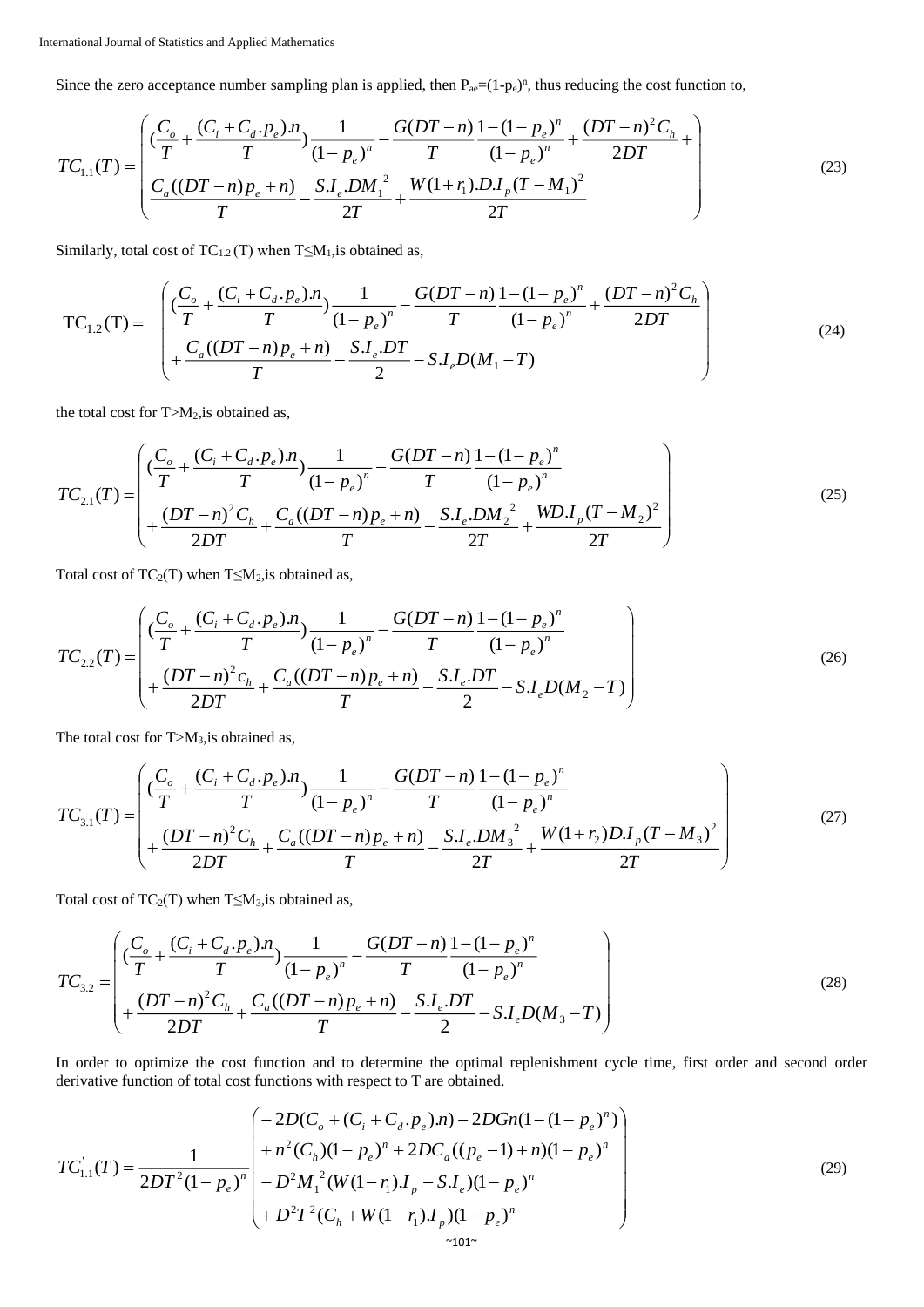$$
TC_{1.1}^{\dagger}(T) = \frac{1}{DT^3(1-p_e)^n} \left( \frac{2D(C_o + (C_i + C_d \cdot p_e)n) - 2DGn(1 - (1 - p_e)^n) + n^2C_h(1 - p_e)^n}{+ 2D(C_a(-n)p_e + n)(1 - p_e)^n + D^2M_1^2(W(1 - r_1)J_p - S.J_e)(1 - p_e)^n} \right)
$$
(30)

$$
TC_{1,2}^{'}(T) = \frac{1}{2DT^2(1-p_e)^n} \begin{pmatrix} -2D(c_o + (C_i + C_d \cdot p_e)n) - 2DGn(1 - (1-p_e)^n) \\ -2D(C_a(((p_e - 1) + n)(1-p_e)^n + n^2 \cdot C_h(1-p_e)^n) \\ + D^2T^2(C_h + S.I_e)(1-p_e)^n \end{pmatrix}
$$
(31)

$$
TC_{1,2}^{''}(T) = \frac{1}{DT^3(1-p_e)^n} \left( \frac{2D(C_o + (C_i + C_d \cdot p_e)n) + 2GDn(1 - (1 - p_e)^n)}{2D(C_a((-n)p_e + n)(1 - p_e)^n + n^2C_h(1 - p_e)^n} \right)
$$
(32)

$$
TC'_{2.1}(T) = \frac{1}{2DT^2(1-p_e)^n} \begin{pmatrix} -2D(C_o + (C_i + C_d.p_e).n) - 2DGn(1-(1-p_e)^n) \\ + n^2(C_h)(1-p_e)^n + 2Dc_a((p_e - 1) + n)(1-p_e)^n \\ -D^2M_2^2(W.I_p - SL_e)(1-p_e)^n \\ + D^2T^2(C_h + W.I_p)(1-p_e)^n \end{pmatrix}
$$
(33)

$$
TC_{2.1}^{"}(T) = \frac{1}{DT^3(1-p_e)^n} \left( \frac{2D(C_o + (C_i + C_d \cdot p_e)n) + 2DGn(1 - (1 - p_e)^n) + n^2C_h(1 - p_e)^n}{+ 2D(C_a(-n)p_e + n)(1 - p_e)^n + D^2M_2^2(W.I_p - SL_e)(1 - p_e)^n} \right)
$$
(34)

$$
TC_{2,2}^{'}(T) = \frac{1}{2DT^{2}(1-p_{e})^{n}} \begin{pmatrix} -2D(C_{o} + (C_{i} + C_{d}, p_{e}), n) - 2DGn(1 - (1-p_{e})^{n}) \\ -2D(C_{a}(((p_{e} - 1) + n)(1-p_{e})^{n} - n^{2} \cdot C_{h}(1-p_{e})^{n}) \\ + D^{2}T^{2}(C_{h} + S \cdot I_{e})(1-p_{e})^{n} \end{pmatrix}
$$
\n(35)

$$
TC_{2,2}^{''}(T) = \frac{1}{DT^3(1-p_e)^n} \left( \frac{2D(C_o + (C_i + C_d \cdot p_e)n) + 2DGn(1-(1-p_e)^n)}{2D(C_a((-n)p_e+n)(1-p_e)^n + n^2c_h(1-p_e)^n} \right) > 0
$$
\n(36)

$$
T c_{3,1}^{'}(T) = \frac{1}{2DT^2(1-p_e)^n} \begin{pmatrix} -2D(C_o + (C_i + C_d \cdot p_e)n) - 2DGn(1-(1-p_e)^n) \\ -n^2(C_h)(1-p_e)^n + 2DC_a((p_e-1)+n)(1-p_e)^n \\ -D^2M_3^2(W(1+r_2)J_p - SJ_e)(1-p_e)^n \\ +D^2T^2(C_h + W(1+r_2)J_p)(1-p_e)^n \end{pmatrix}
$$
(37)

$$
T c_{3,1}^{n}(T) = \frac{1}{DT^{3}(1 - p_e)^{n}} \left( \frac{2D(C_o + (C_i + C_d \cdot p_e)n) + 2DGn(1 - (1 - p_e)^{n}) - n^2 C_h (1 - p_e)^{n}}{2D(C_a(-n)p_e + n)(1 - p_e)^{n} + D^2 M_3^{2} (W.I_p - S.I_e)(1 - p_e)^{n}} \right)
$$
(38)

$$
TC_{3.2}^{'}(T) = \frac{1}{2DT^{2}(1-p_{e})^{n}} \left( \begin{array}{c} -2D(C_{o} + (C_{i} + C_{d}, p_{e})\cdot n) - 2DGn(1-(1-p_{e})^{n}) \\ -2D(C_{a}(((p_{e}-1)+n)(1-p_{e})^{n} - n^{2} \cdot C_{h}(1-p_{e})^{n}) \\ + D^{2}T^{2}(C_{h} + S.I_{e})(1-p_{e})^{n} \end{array} \right) \tag{39}
$$

$$
TC_{3.2}^{''}(T) = \frac{1}{DT^3(1-p_e)^n} \left( \frac{2D(C_o + (C_i + C_d \cdot p_e)n) + 2DGn(1-(1-p_e)^n)}{2D(C_a((-n)p_e + n)(1-p_e)^n - n^2C_h(1-p_e)^n} \right)
$$
\n(40)

The optimal replenishment cycle time associated with least possible cost is obtained when; the non-negative term of first order derivative is equated to zero. Thus obtaining,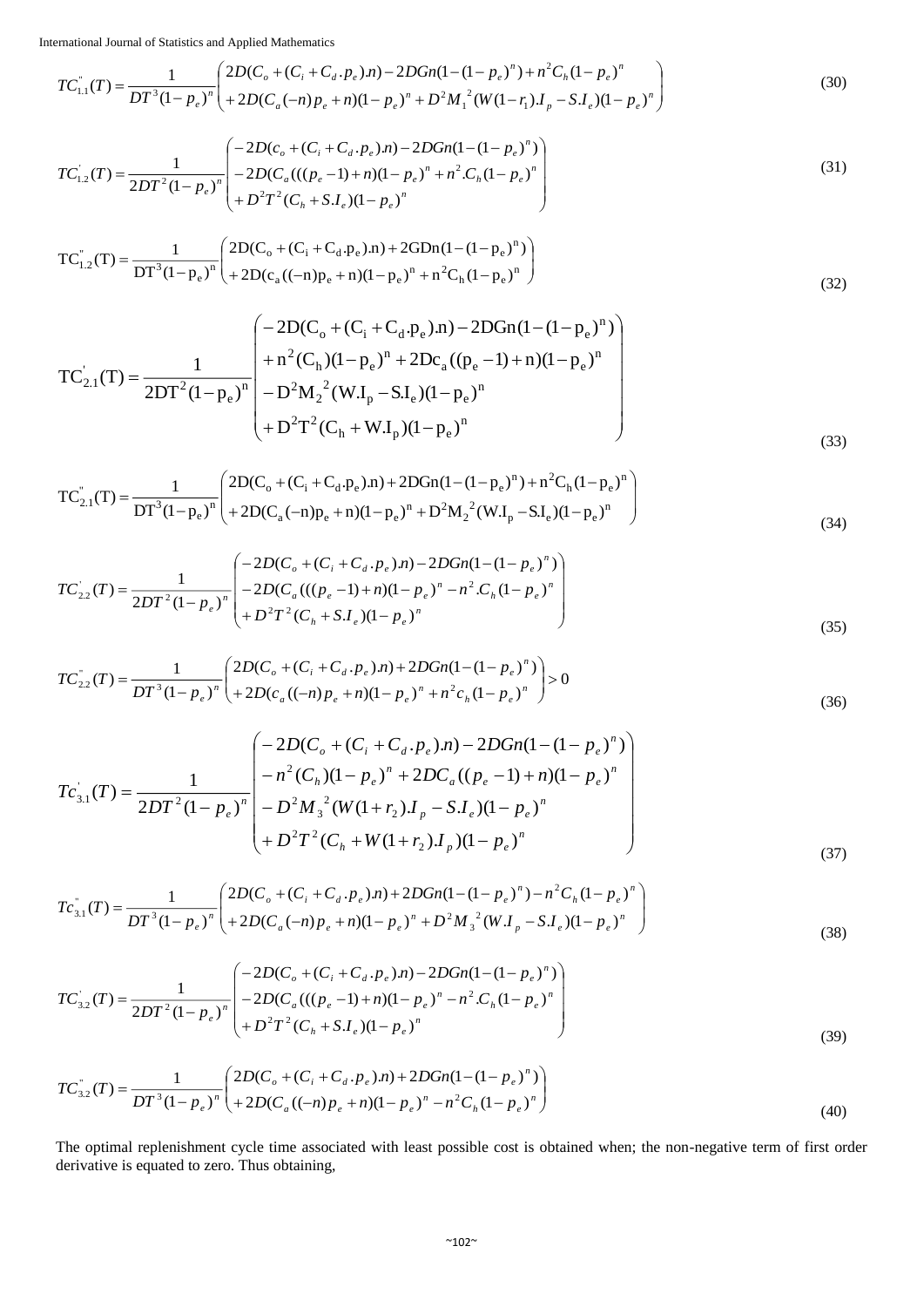$$
T_{1.1}^{*} = \left(\frac{1}{D^{2}(C_{h} + W(1-r_{1})J_{p})(1-p_{e})^{n}}(2D((C_{o} + (C_{i} + C_{d}, p_{e}), n) + Gn(1-(1-p_{e})^{n}))\n+ (C_{a}(((p_{e}-1) + n)(1-p_{e})^{n})) - n^{2}C_{h}(1-p_{e})^{n} - D^{2}M^{2}(W(1-r_{1})J_{p} - S.J_{e})(1-p_{e})^{n})\n\right)^{1/2}
$$
\n
$$
(41)
$$

$$
T_{1,2}^{*} = \left(\frac{1}{D^{2}(C_{h} + S.I_{e})(1 - p_{e})^{n}} (2D((C_{o} + (C_{i} + C_{d}, p_{e}).n) + Gn(1 - (1 - p_{e})^{n}))\right)^{1/2} + (C_{a}((p_{e} - 1) + n)(1 - p_{e})^{n}))
$$
\n(42)

$$
T_{2,1}^{*} = \left(\frac{1}{D^{2}(C_{h} + W_{p})(1 - p_{e})^{n}} (2D((C_{o} + (C_{i} + C_{d}, p_{e}), n) + Gn(1 - (1 - p_{e})^{n}))\right)^{1/2} + (C_{a}(((p_{e} - 1) + n)(1 - p_{e})^{n})) - n^{2}C_{h}(1 - p_{e})^{n} - D^{2}M^{2}(W.I_{p} - S.I_{e})(1 - p_{e})^{n})\right)
$$
\n(43)

$$
T_{2,2}^{*} = \left(\frac{1}{D^{2}(C_{h} + S.I_{e})(1 - p_{e})^{n}} (2D((C_{o} + (C_{i} + C_{d} \cdot p_{e})\cdot n) + Gn(1 - (1 - p_{e})^{n}))\right)^{1/2} + (C_{a}((p_{e} - 1) + n)(1 - p_{e})^{n}))
$$
\n(44)

$$
T_{3,1}^{*} = \left(\frac{1}{D^{2}(C_{h} + W(1+r_{2})J_{p})(1-p_{e})^{n}}(2D((C_{o} + (C_{i} + C_{d}, p_{e}), n) + 2Gn(1-(1-p_{e})^{n}))\right)^{1/2} + (C_{a}(((p_{e}-1) + n)(1-p_{e})^{n})) - n^{2}C_{h}(1-p_{e})^{n} - D^{2}M^{2}(W.(1+r_{2})J_{p} - P.I_{e})(1-p_{e})^{n})\right)
$$
\n(45)

$$
T_{3,2}^{*} = \left(\frac{1}{D^{2}(C_{h} + P.I_{e})(1 - p_{e})^{n}} (2D((C_{o} + (C_{i} + C_{d} \cdot p_{e})\cdot n) + Gn(1 - (1 - p_{e})^{n}))\right)^{1/2} + (C_{a}((p_{e} - 1) + n)(1 - p_{e})^{n}))
$$
\n(46)

It is noted from the equations, 42, 44 and 46 that, despite of the payment period  $T_{1,2}^*$ ,  $T_{2,2}^*$  and  $T_{3,2}^*$ \* 2.2  $T_{1,2}^*$ ,  $T_{2,2}^*$  *and*  $T_{3,2}^*$  are same. Let it is considered that  $C = 2D((c_o + (c_i + c_d \cdot p_e)n) + Gn(1 - (1 - p_e)^n) + (c_a((-n)p_e + n)(1 - p_e)^n) + n^2c_n(1 - p_e)^n$ *a e e e e e e e*  $2D((c_{\rho} + (c_i + c_d \cdot p_e)n) + Gn(1 - (1 - p_e)^n) + (c_a((-n)p_e + n)(1 - p_e)^n) + n^2c_h(1 - p_e)^n$ . The optimality condition for  $T_{1,1}^*$  is obtained by equating the Eqn70 to the inequality  $T_{1,1}^* \leq M_1$  $T_{1,1}^* \leq M_1$  Thus, getting  $\Delta_1 = 2C - DM_1^2(c_h + S.I_e) \ge 0$  similarly, for  $T_{1,2}^*$ , the optimality condition is  $\Delta_1 \le 0$ . I.e. The *Optimal value of*  $T_{1,1}^*$  is *obtained, If and only if the*  $\Delta_1 \ge 0$  and for  $T_{1,2}^*$  is if,  $\Delta_1 \le 0$  Similarly consider,  $\Delta_2 = 2C - DM_2^2(C_h + S.I_e) \ge 0$ , then optimal condition is if  $\Delta_2 \ge 0$ , the optimal value of  $T_{2,1}^*$  is obtained or otherwise if  $\Delta_2 \le 0$ , the optimal value of  $T_{2,2}^*$  is obtained. In similar fashion, considering,  $\Delta_3 = C - DM_3^2(C_h + S.I_e) \ge 0$ , the optimal value of  $T_{3.1}^*$  is obtained only if  $\Delta_3 \geq 0$  and the optimal value of  $T^*_{3,2}$  is obtained only if  $\Delta_3 \leq 0$ .

#### **Axioms**

- i. With the condition that,  $\Delta_1 \ge 0$ ,  $\Delta_2 \le 0$ ,  $\Delta_3 \le 0$ , then the optimal payment cycle time is minimum of  $(M_1, M_2, M_3)$  with the minimized cost associated with the optimal replenishment cycle time  $T_{1,1}^{*} \sigma T_{2,2}^{*} \sigma T_{3,2}^{*}$ \* 2.2 \* *T*1.1*orT orT*
- ii. With the condition that,  $\Delta_1 \ge 0$ ,  $\Delta_2 \ge 0$ ,  $\Delta_3 \le 0$ , then the optimal payment cycle time is minimum of  $(M_1, M_2, M_3)$  with the minimized cost associated with the optimal replenishment cycle time  $T_{1,1}^* \sigma T_{2,1}^* \sigma T_{3,2}^*$ \* 2.1 \* *T*1.1*orT orT*
- iii. With the condition that,  $\Delta_1 \ge 0$ ,  $\Delta_2 \ge 0$ ,  $\Delta_3 \ge 0$ , then the optimal payment cycle time is minimum of (M<sub>1</sub>, M<sub>2</sub>, M<sub>3</sub>) with the minimized cost associated with the optimal replenishment cycle time is  $T_{1,1}^* \sigma T_{2,1}^* \sigma T_{3,1}^*$ \* 2.1 \* *T*1.1*orT orT*
- iv. With the condition that,  $\Delta_1 \ge 0$ ,  $\Delta_2 \le 0$ ,  $\Delta_3 \ge 0$ , then the optimal payment cycle time is minimum of (M<sub>1</sub>, M<sub>2</sub>, M<sub>3</sub>) with the minimized cost associated with the optimal replenishment cycle time is  $T_{1,1}^{*} \sigma T_{2,2}^{*} \sigma T_{3,1}^{*}$ \*<br>2.2  $T_{1.1}^*$ or $T_{2.2}^*$ or $T_{3.1}^*$ .
- v. With the condition that,  $\Delta_1 \leq 0$ ,  $\Delta_2 \geq 0$ ,  $\Delta_3 \geq 0$ , then the optimal payment cycle time is minimum of  $(M_1, M_2, M_3)$  with the minimized cost associated with the optimal replenishment cycle time is  $T_{1,2}^{*} \text{or} T_{2,1}^{*} \text{or} T_{3,1}^{*}$ . \* 2.1 \* *T*1.2*orT orT*